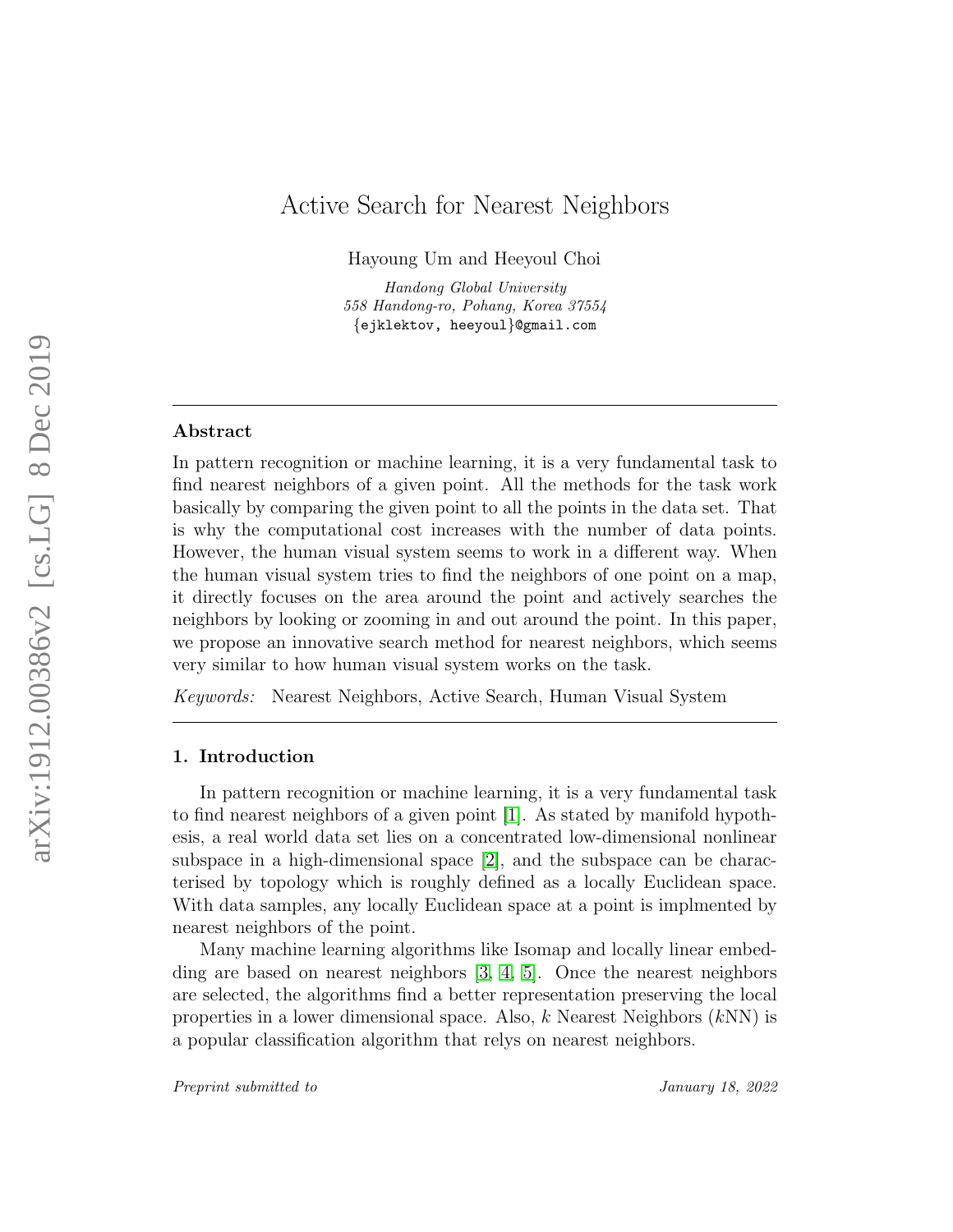As big data has become more popular, it requires more computation time to find neighbors out of a huge number of data points. To find neighbors quickly, many algorithms have been proposed, including KD-tree [\[6\]](#page-5-5) and locality sensitive hashing (LSH) [\[7\]](#page-5-6), which provide approximated solutions. All the methods need a computational time based on the number of data points, N, even though the time could be  $log(N)$ . They work basically by comparing the given point to all the points in the data set. That is why the computational cost increases as does  $N$ . Actually, the methods have to check all the points that are represented as vectors on the Cartesian coordinates.

However, the human visual system works in a different way, not based on the vectors on Cartesian coordinates. When the human visual system tries to find the neighbors of one point on a map, it directly focuses on the area around the point and actively searches the neighbors by looking or zooming in and out around the point. That is, the human visual system takes the data set as an image on the retina space with selective attention. The computational time for the human visual system for the task is almost independent of N.

In this paper, we propose an innovative algorithm to actively search  $k$ nearest neighbors. The proposed algorithm transforms the vectors on the Cartesian coordinates into an image and then search the neighbors on the image. The method does not check all the data points but only the points that are around the given point, which makes the computational cost independent of the number of data points.

### 2. Active Search Algorithm

The problem can be formulated as follows. Given a data set with N points (as vectors), an search algorithm should find k nearest neighbors of a new point  $p$ . To follow how human visual system works on the task, we propose an active search algorithm which interpretes the data points as an image, as shown in Fig. [1.](#page-2-0) We can see that the image is easier than the vectors to understand properties of the data set, especially when it comes to data distribution.

The proposed algorithm starts from the location of the point  $p$  on the image, and actively searches the neighbor points by zooming in and out around the location. That is, the algorithm transforms  $p$  onto the same image as the N data points, and determines its location on the image. Then it checks all the image pixels within a circle with a radius  $r$ , at the location.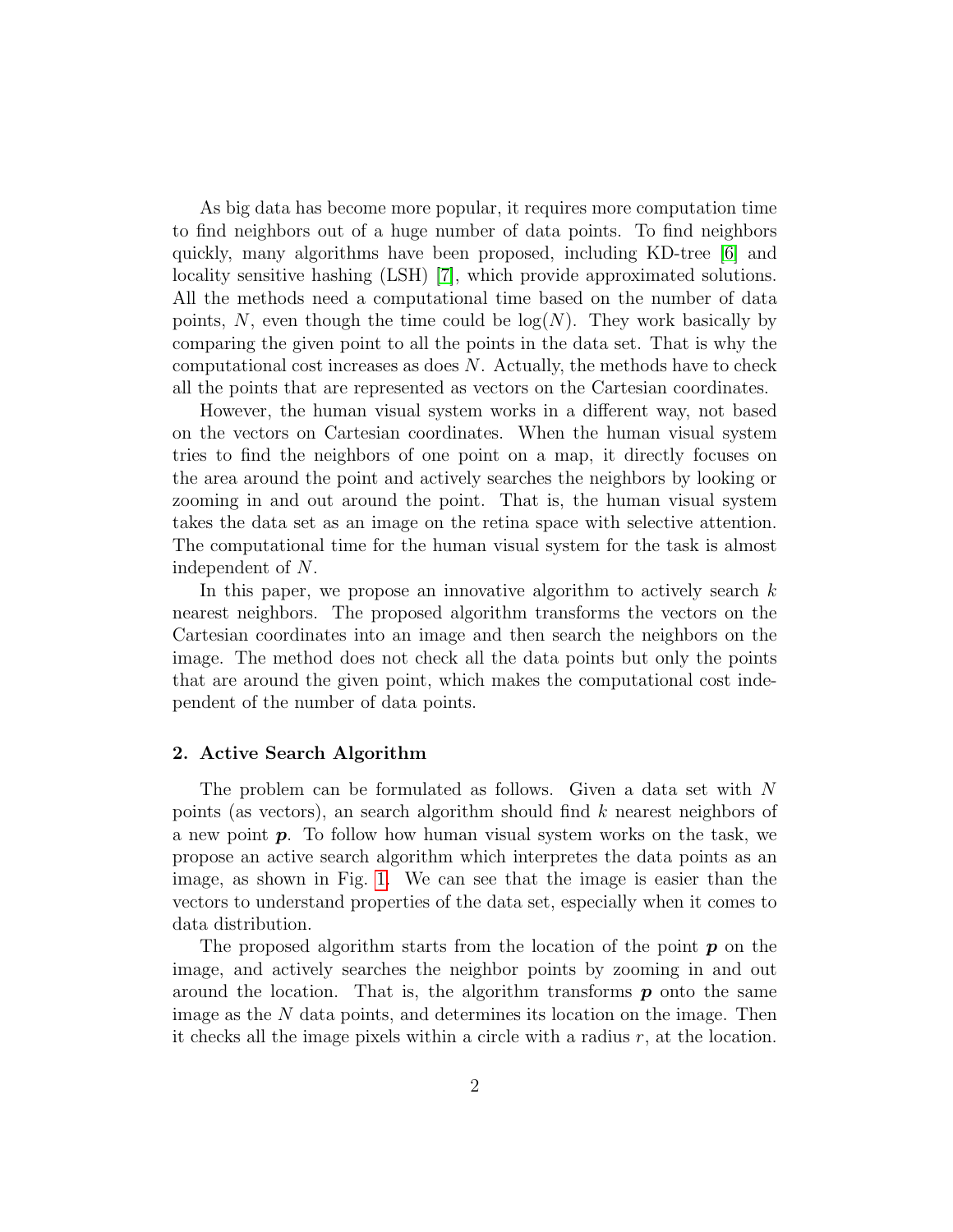|        |        |   | ٠ | ٠ |  |  |
|--------|--------|---|---|---|--|--|
| 0.4667 | 0.2236 |   |   |   |  |  |
| 0.4272 | 0.6536 |   |   |   |  |  |
| 0.9034 | 0.7594 |   | ٠ |   |  |  |
| 0.3755 | 0.8509 |   |   |   |  |  |
| 0.6717 | 0.2914 |   |   | ٠ |  |  |
| 0.2255 | 0.7342 |   |   |   |  |  |
| 0.6564 | 0.3100 |   |   |   |  |  |
| 0.6832 | 0.5272 |   |   |   |  |  |
| 0.2470 | 0.8546 | ٠ |   |   |  |  |
| 0.5214 | 0.6341 |   |   |   |  |  |
| 0.0298 | 0.6010 |   | ٠ |   |  |  |
| 0.0173 | 0.4774 |   |   |   |  |  |
| 0.2652 | 0.3908 |   |   |   |  |  |
| 0.8078 | 0.3123 |   |   |   |  |  |
| 0.5528 | 0.6303 |   |   | ٠ |  |  |

<span id="page-2-0"></span>Figure 1: (Left) 15 data points as 2 dimensional vectors on Cartesian coordinates, and (Right) an image of the points.

The radius is initialized as  $r_0$  and increases (or decreases) if the number of points within the current circle,  $n_t$ , is smaller (or greater) than k. Since  $n_t$  is proportional to the area of the circle, basically the radius is modified iteratively by

$$
r_{t+1} = \text{round}\left(r_t * \sqrt{\frac{k}{n_t}}\right),\tag{1}
$$

where round( $\cdot$ ) is the rounding operation to make the radius working on the pixel unit. If  $n_t$  is equal to k, the algorithm returns the points within the circle as the k nearest neighbors. The update of the radius is illustrated in Fig. [2.](#page-3-0) To show that the proposed algorithm can work with classification tasks, class information in a data set is represented by different colors on the image as in Fig. [2.](#page-3-0)

It is important to find a proper image resolution. The sparsity of data points on the image affects the accuracy of our method compared to the original  $kNN$  method. There is a trade-off between the computation time and the accuracy. If the data points are transformed onto a low resolution image, some points might overlap with another ones, which would make our method inaccurate to count the number of points. If the resolution increases, the algorithm requires a bigger memory size and has to check more pixels which needs a more computational cost.

When it comes to classification, this problem can be alleviated by using as many images as the number of classes, each of which images represents the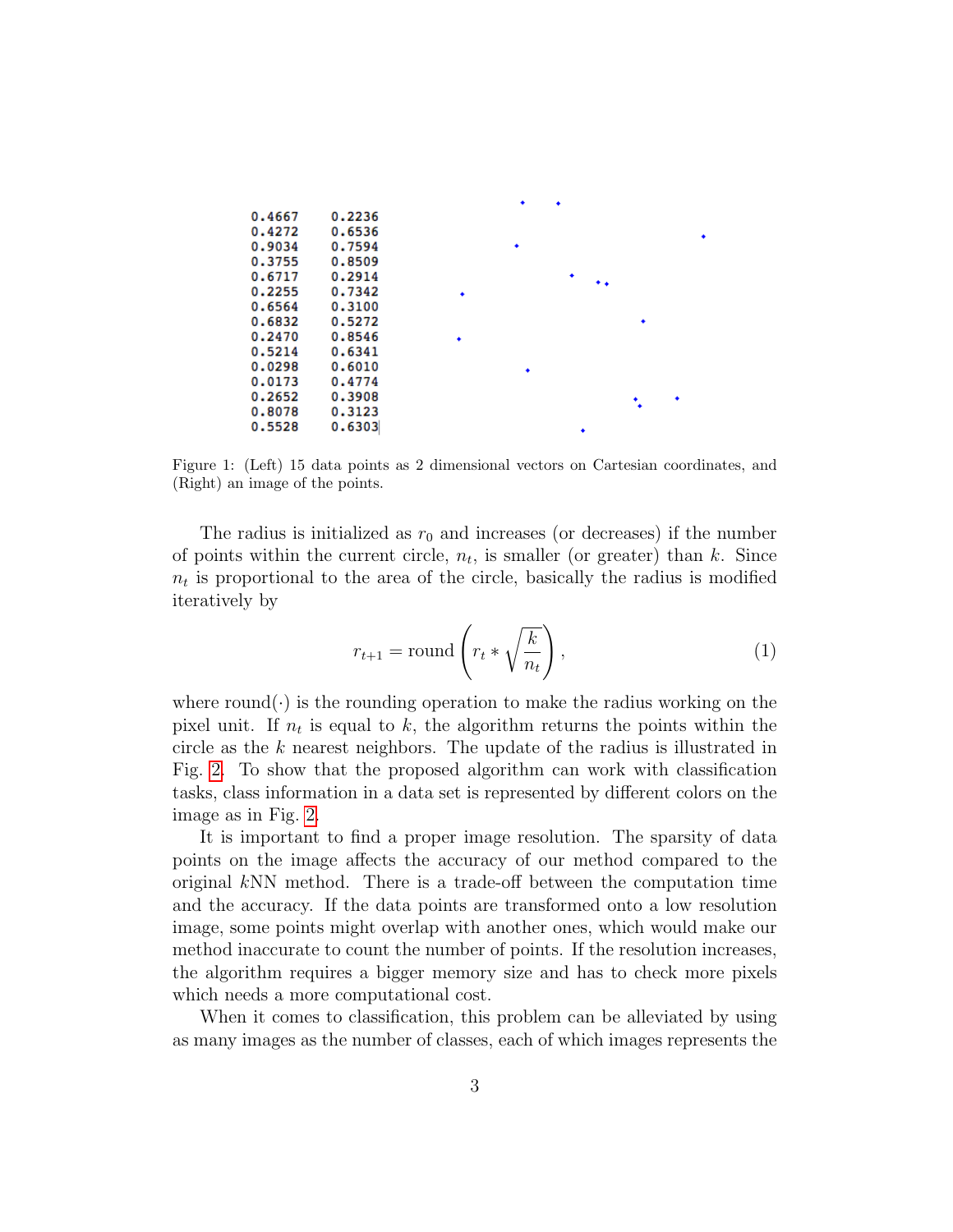

Figure 2: Active search on an image for the neighbors of a new point, presented as the plus  $(2+1)$  mark. The color of the points represents the same class.

<span id="page-3-0"></span>data points from one class and each pixel keeps the number of data points on it. But still it is inevitable to have approximated solutions if the resolution of the image is not high enough to represent all the points as individual dots on the image, although in real world problems, exactly overlapping points from different classes are rare cases.

#### 3. Numerical Experiments

We compared our active search algorithm to the original kNN algorithm, using randomly generated 2 dimensional data points as in Fig. [2.](#page-3-0) Given the number of classes is 3, the two algorithms classify 100 new points based on 11 nearest neighbors. The original kNN algorithm is considered as the ground truth for the accuracy of the proposed method. For the active search algorithm, the data points were transformed into a  $3000\times3000$  square image, and the initial radius,  $r_0$  was set to 100 pixels.

First, we checked the time elapsed on the algorithms with different number of data points, which is shown in Fig. [3.](#page-4-0) We can see that the time for the original kNN increases linearly with  $N$ . Even though the most efficient algorithm could take only  $log(N)$  for the best case, it also increases with N.

However, the proposed method even decreases while N increases. Actually our method is supposed to be independent of  $N$ . The reason it decreases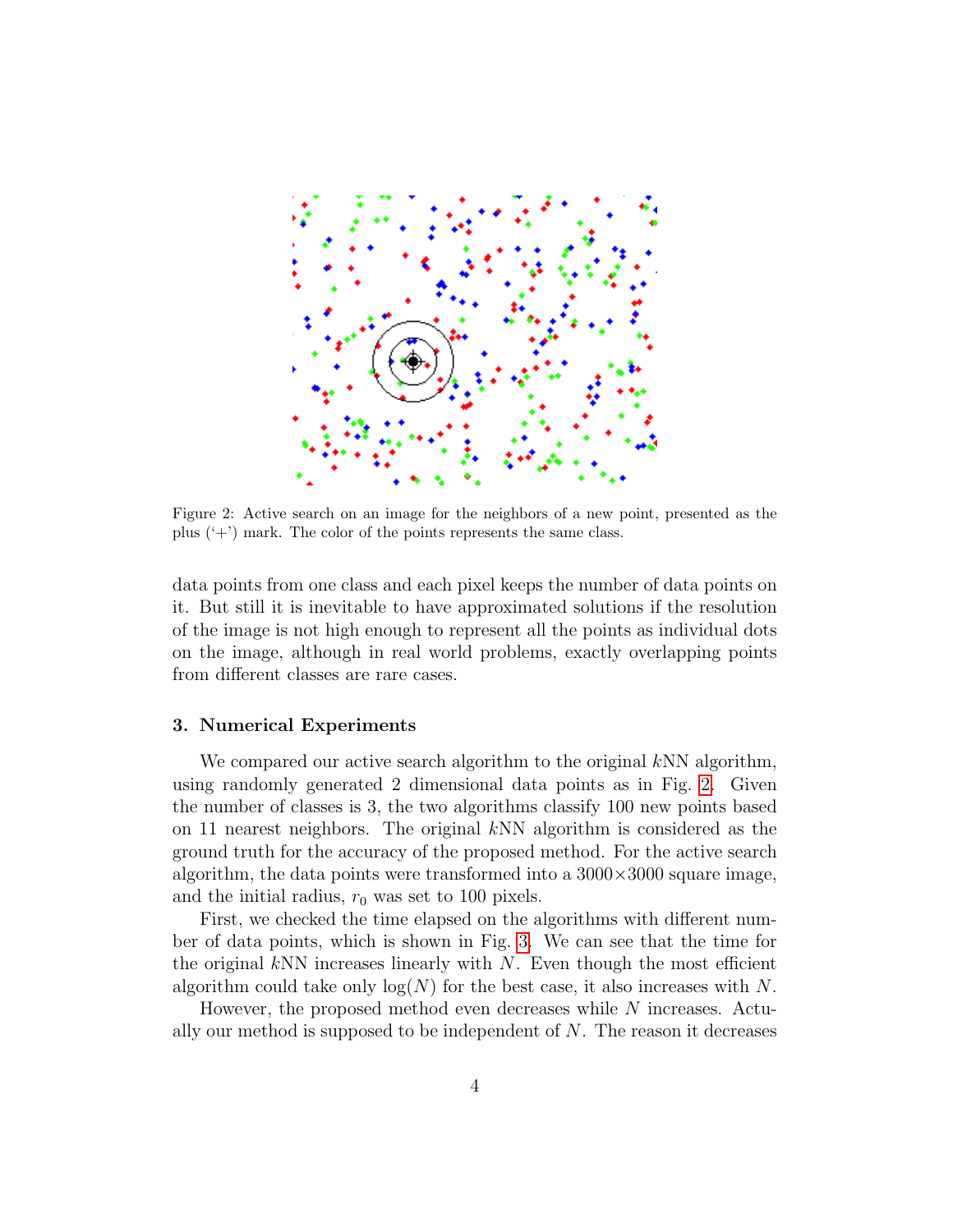is that the sparser the data points are on the image, the longer time the method takes to find exact number of points increasing the radius, because the initial radious was fixed to 100, which seems too small.

Most of the computational cost comes from checking all the inner pixels of the current circle on the image to find neighbors based on the Euclidean distance. When the L1 distance is taken, the computational cost could be extremely cheap, while the result would be more roughly approximated than the Euclidean distance, compared to the original kNN.



<span id="page-4-0"></span>Figure 3: For original  $kNN$  (blue crosses) and the proposed active search (red circles), elapsed times (sec) on 2.7 GHz Intel Core i5. The image resolution is fixed to  $3000 \times 3000$ for all cases.

Currently, compared to the original kNN, the accuracy of the proposed method on the randomly generated 2 dimensional data points is up to 98%. Note that this kNN on the randomaly generated points is the worst case for classification in a sense that there is no class structure in the data set. This approach can be applied to higher dimensional data, though it will require a much bigger memory (or disk) space.